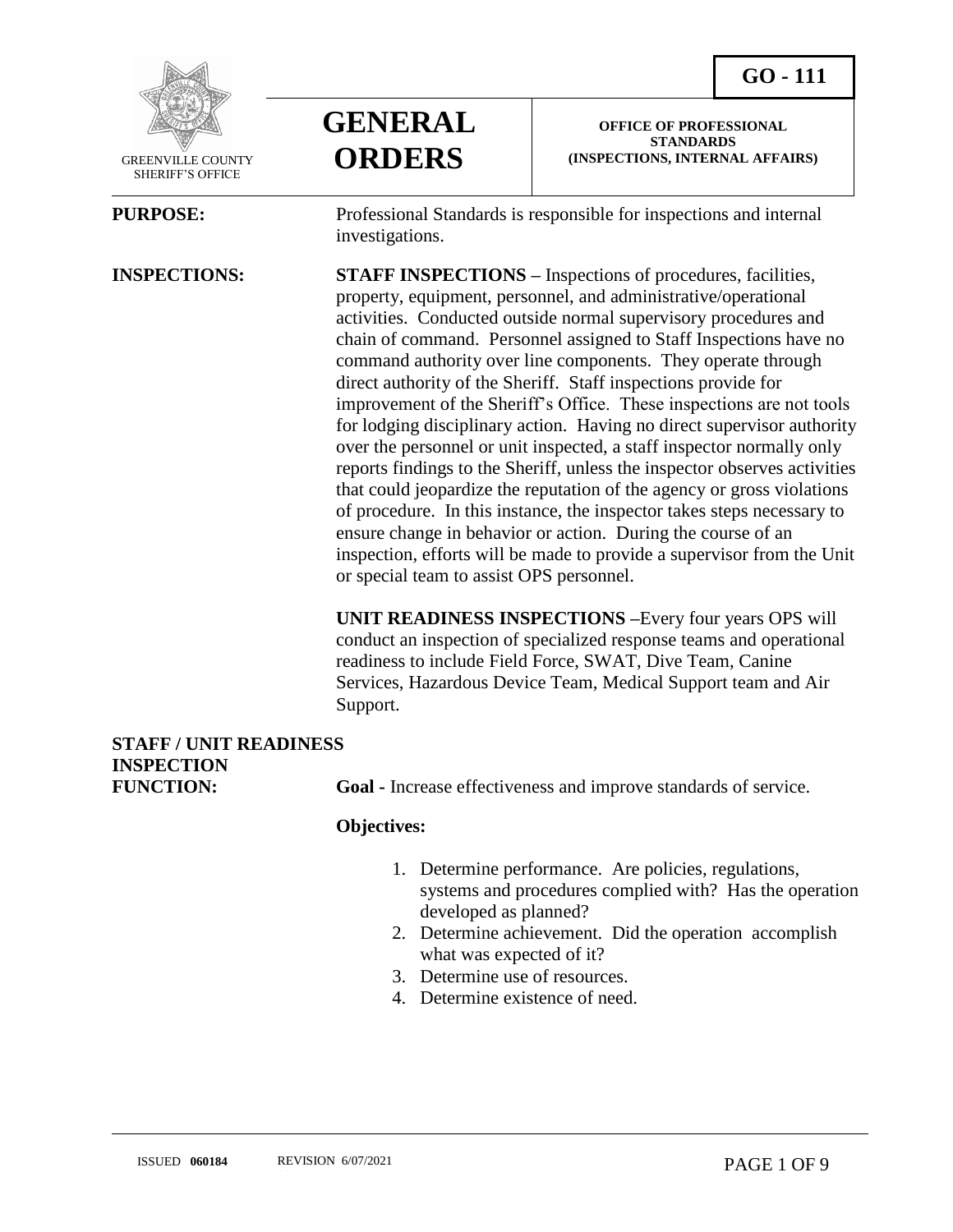| <b>PROFESSIONAL</b><br><b>STANDARDS</b> |                                                                                                                                                                                                                                                                                                                                                                                                                                                                                                                                                                                                                                                                  |
|-----------------------------------------|------------------------------------------------------------------------------------------------------------------------------------------------------------------------------------------------------------------------------------------------------------------------------------------------------------------------------------------------------------------------------------------------------------------------------------------------------------------------------------------------------------------------------------------------------------------------------------------------------------------------------------------------------------------|
| <b>COMMANDER:</b>                       | Duties and responsibilities:<br>Ensures staff inspections of all divisions, sections, and units<br>$\bullet$<br>within the agency.<br>Ensures inspections are conducted in an impartial and<br>$\bullet$<br>objective manner, and findings are documented in unbiased<br>reports.<br>Reviews and evaluates all inspection reports before they are<br>$\bullet$<br>forwarded to the Chief Deputy.<br>Makes recommendations for improvement or remedial<br>$\bullet$<br>action to correct deficiencies.<br>Maintains files to ensure follow-up inspections.<br>$\bullet$<br>Ensures compliance with CALEA standards during the<br>$\bullet$<br>inspection process. |
| <b>PROCEDURE:</b>                       | To attain the objectives of Staff Inspections - Everything within the<br>agency is subject to inspection. The Sheriff can order Professional<br>Standards to conduct inspections of any organizational element,<br>procedure or condition.<br><b>PRE-INSPECTION NOTIFICATION – Divisions, units or sections</b><br>receive a minimum of two full days' notice prior to inspection. Unit<br>readiness inspections of specialized teams are conducted                                                                                                                                                                                                              |
|                                         | unannounced.<br><b>PRE-INSPECTION BRIEFING – Personnel assigned to conduct an</b><br>inspection are briefed on general objectives and specific areas to be<br>covered.<br><b>INSPECTION REPORT</b> - Inspection reports are forwarded to the                                                                                                                                                                                                                                                                                                                                                                                                                     |
|                                         | Chief Deputy, Division Majors and Division Commanders. They<br>include recommendations for improvement, and credit for a job well<br>done when praise would apply. When it is within their authority to<br>effect change, recommendations for improvement are made directly to<br>unit/section supervisors.                                                                                                                                                                                                                                                                                                                                                      |
|                                         | <b>FOLLOW-UP INSPECTION</b> - At prescribed time intervals,<br>inspectors report on implementation progress of recommended<br>changes for improvement.                                                                                                                                                                                                                                                                                                                                                                                                                                                                                                           |
|                                         | <b>SPOT-CHECK INSPECTION - Spot-check inspections identify</b><br>problem areas which might lead to weaknesses or deficiencies in<br>personnel or materials. These inspections are conducted continuously<br>and on an unscheduled basis. If a spot-check inspection reveals the                                                                                                                                                                                                                                                                                                                                                                                 |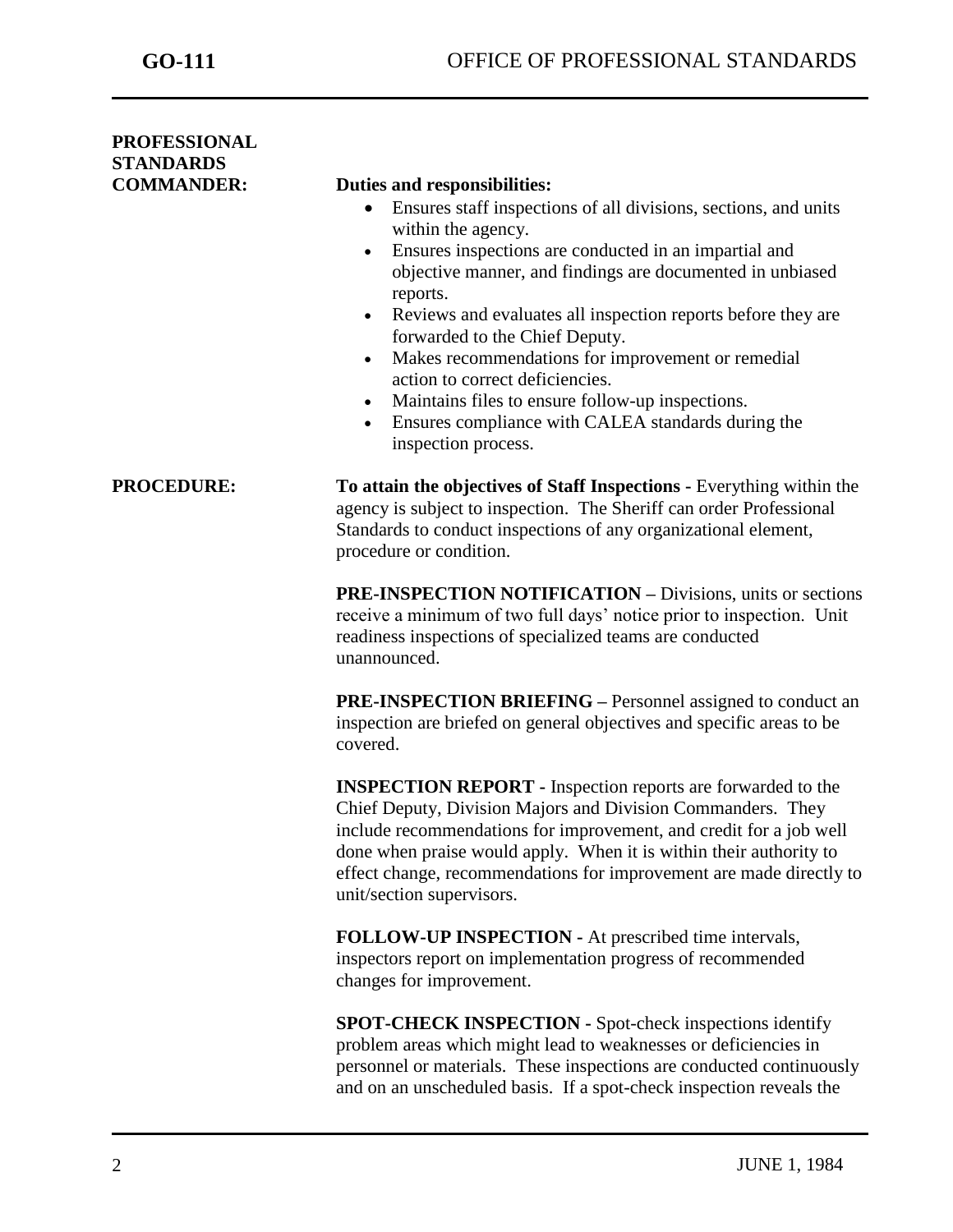need for a more comprehensive inspection, then pre-inspection notification is made to the affected Division Commander.

**INSPECTION FREQUENCY –** Staff Inspections of all organizational components occur every four years.

# **STAFF INSPECTION EXAMPLES –**

### **Personnel:**

- Conduct
- Appearance
- Discipline
- **Job performance**
- **Job** knowledge
- **Integrity**
- Morale
- Knowledge of agency policy/procedures/ rules and regulations

### **Operations:**

- Condition/maintenance of facilities and equipment
- Citizen interviews
- Communications discipline
- Incident response time
- Quality of calls-for-service
- Report preparation and records
- Roll calls
- Supervision and command
- Court appearance and presentations
- Selectivity of enforcement
- Work schedules in relation to manpower need
- Conformity with established policy and procedures

#### **Administration:**

- Cooperation, other elements and agencies
- Manpower utilization
- Control of overtime

### **INTERNAL AFFAIRS: Background -** It is the policy of this agency to accept and investigate **all complaints**, including anonymous complaints, of alleged misconduct against its employees: and, based upon investigative findings, to make fair, prompt, and impartial disposition of all charges.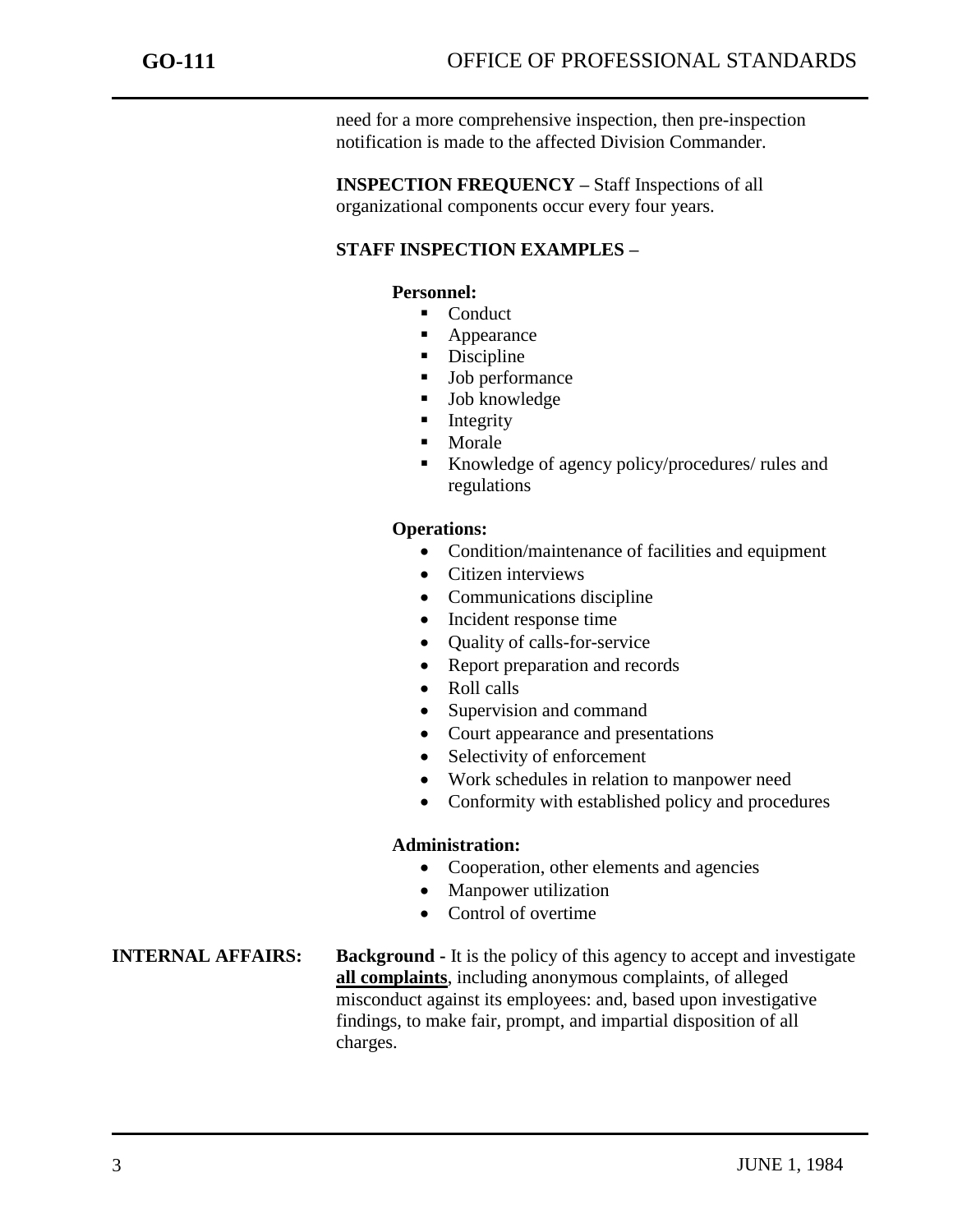## **PURPOSE OF INTERNAL AFFAIRS –**

- Protect the public.
- Maintain integrity of the agency.
- Assure the rights and fair treatment of individual deputies.
- Achieve an effective disciplinary system.

# **FUNCTION OF INTERNAL AFFAIRS –**

- Review complaints.
- Conduct impartial investigation of complaints.
- Testify before Conduct and Procedures Board reviews.
- Provide direction to the public about how to file complaints against employees. This is accomplished through community relations programs and the annual report.
- Registering positive counseling and commendations on employees.

**COMPLAINTS: COMPLAINT DEFINED -** An allegation an employee has violated an agency or county rule/regulation, county ordinance, or state/federal statue.

### **Complaints generally originate from the following sources:**

- Reported to supervisors by members of the agency.
- Reported by supervisors or command personnel.
- Reported by private citizens or citizen groups.
- Referred to the agency by any person or agency.

#### **COMPLAINT INVESTIGATIVE CONCLUSIONS** - At

conclusion of the investigative process, complaints are classified in one of the following five categories:

> **UNFOUNDED –** Investigation revealed complaint was not based on facts or the incident did not occur.

> **EXONERATED -** Action reported did occur, but investigation disclosed actions were reasonable, lawful and proper.

**NOT SUSTAINED -** Insufficient evidence available to prove or disprove allegations in the complaint.

**SUSTAINED -** Investigation disclosed sufficient evidence to support allegations in the complaint.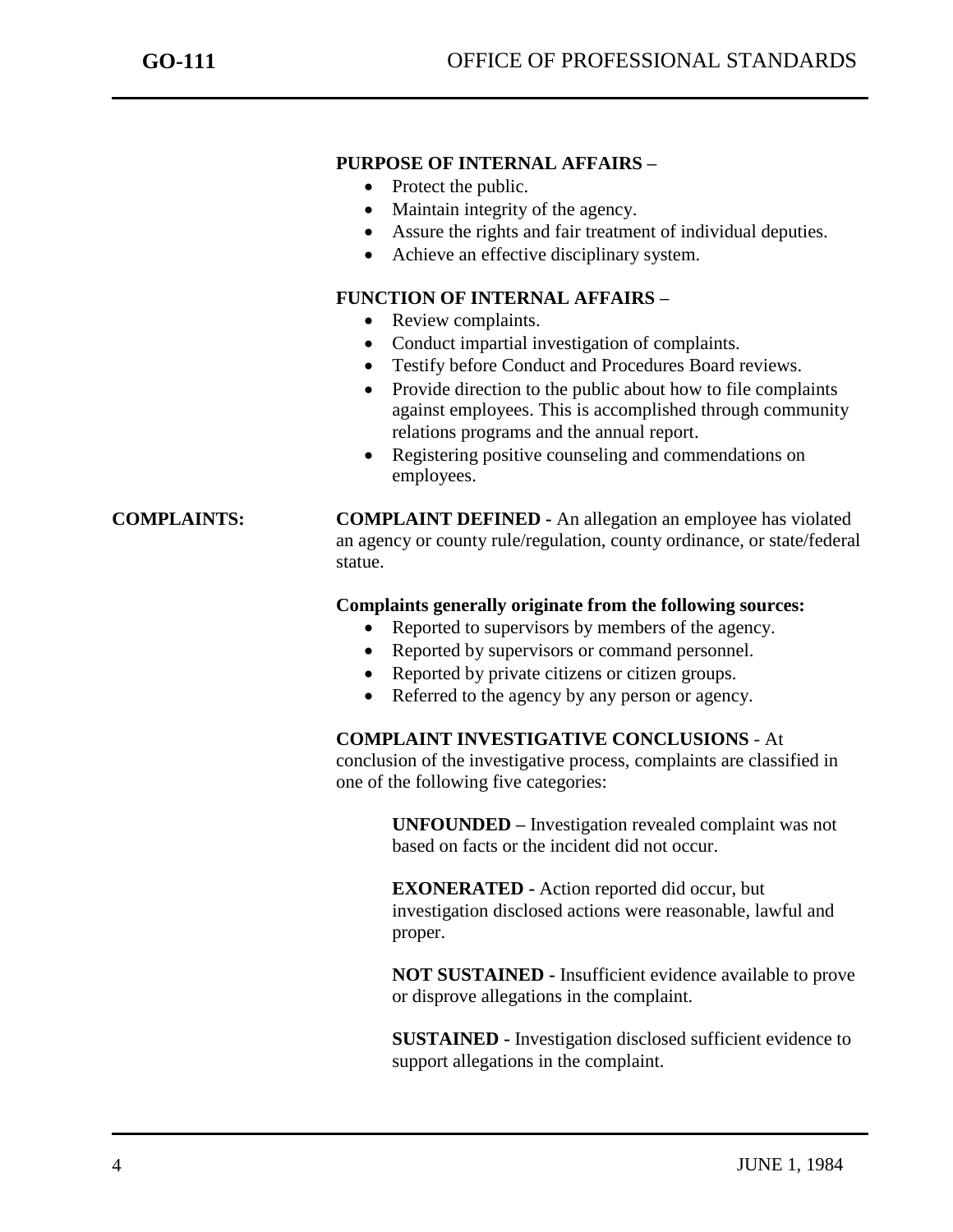**ADMINISTRATIVELY CLOSED –** Investigation is closed due to the uncooperative behavior of the complainant and/or victim.

# **SUPERVISORS AND THE INTERNAL AFFAIRS PROCESS** -

Immediate supervisors may investigate minor allegations (service related inquiries that do not rise to the level of an Internal Affairs investigation). Professional Standards investigates all major allegations. In addition, Professional Standards maintains staff control and coordination over all ongoing investigations. Division Commanders notify Professional Standards of employee misconduct investigated by supervisors. Professional Standards maintains records of allegations investigated by supervisors.

# **Complaints investigated by line supervisors or as directed by respective Division Commanders include, but are not limited to, the following**:

- Differences of opinion between citizen and deputy relative to enforcement
- Lateness
- Uniform and equipment violations
- Personal appearance infractions
- Minor omissions in assigned duties
- Minor infractions of departmental regulations concerned with efficiency or safety
- Complaints of discourteous or minor misconduct
- Minor disciplinary problems of a supervisory nature
- Cases referred by Professional Standards

### **Complaints investigated by Professional Standards include, but are not limited to, the following:**

- Commission of a crime
- Immorality
- Use of narcotic drugs
- Intoxication
- Acceptance of bribe or gratuity
- Malfeasance in office
- Injury to detainee
- Dishonesty
- Unauthorized release of confidential information
- $\bullet$  Excessive use of force
- Other acts of a serious nature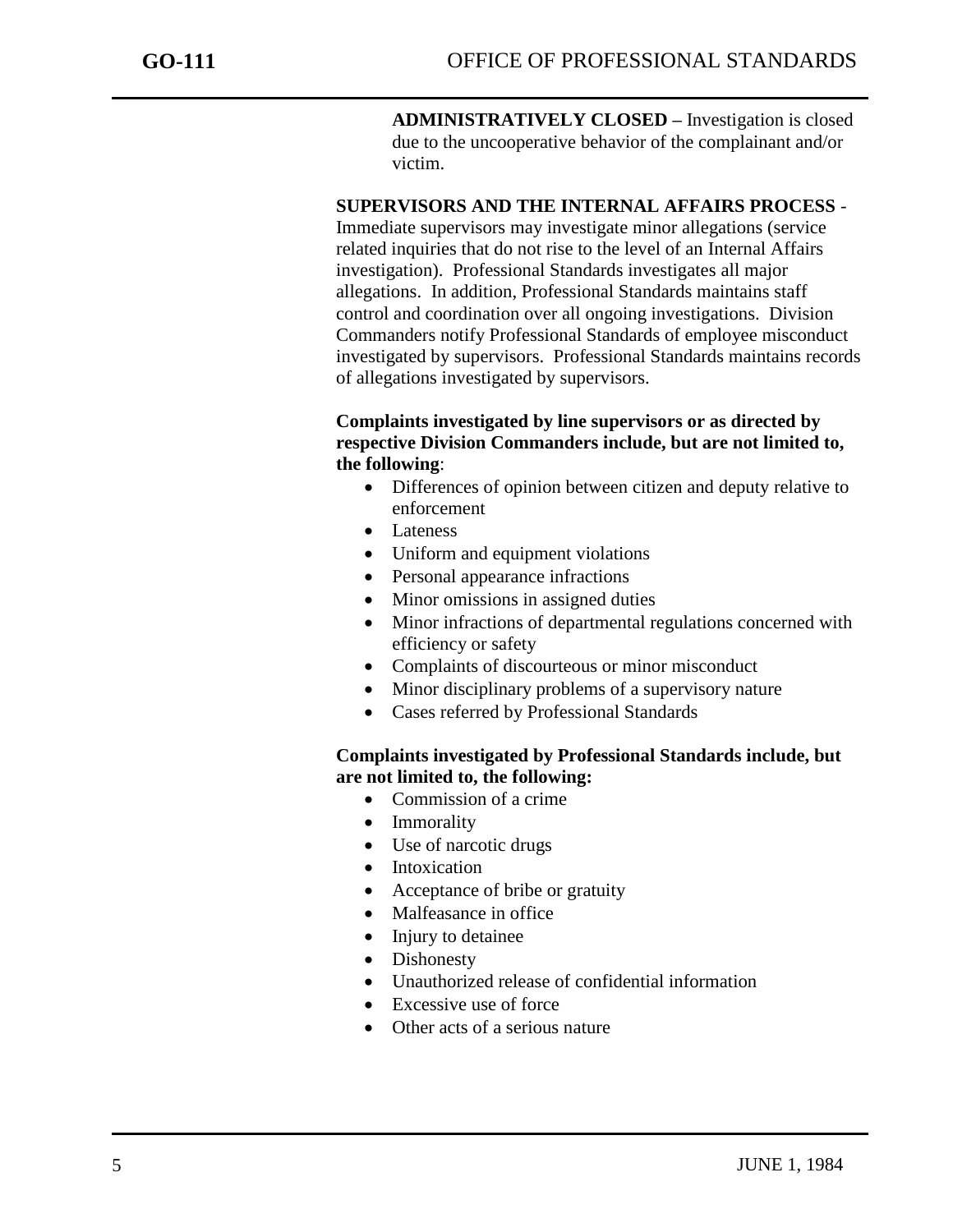### **PROFESSIONAL STANDARDS RESPONSIBILITIES UPON RECEIPT OF A COMPLAINT –**

| Step One:   | Evaluate the complaint. Assign a control<br>number. Determine investigative action.                                                                                                                                                                |
|-------------|----------------------------------------------------------------------------------------------------------------------------------------------------------------------------------------------------------------------------------------------------|
| Step Two:   | Enter complaint in Internal Affairs Control<br>Log.                                                                                                                                                                                                |
| Step Three: | Notify affected Division Commander unless<br>notification would impede or jeopardize the<br>investigation. Refer major allegations to the<br>Sheriff. The Sheriff determines the<br>assignment, scope, and depth of the internal<br>investigation. |

#### **SUPERVISOR RESPONSIBILITIES WHEN PROFESSIONAL STANDARDS REFERS COMPLAINTS –**

| Step One:   | Make all necessary investigative field contacts.<br>In all cases, personal contact is desired over<br>telephone contact.                                    |
|-------------|-------------------------------------------------------------------------------------------------------------------------------------------------------------|
| Step Two:   | Document all information and compile written<br>reports.                                                                                                    |
| Step Three: | Take appropriate disciplinary action if the<br>complaint or infraction is within scope of<br>supervisor's authority.                                        |
| Step Four:  | Submit written report, findings, and, if<br>applicable, disciplinary action taken, to<br>Professional Standards within ten days of<br>complaint assignment. |

# **COMPLAINT FORMS:**

**Notification of Formal Complaint –** All complaints agency wide are documented on Allegation of Employee Misconduct report forms.

**AFFIRMATION FORMS -** Forms signed by complainants to emphasize the seriousness of complaints, to discourage frivolous charges, and to document receipt of complaints.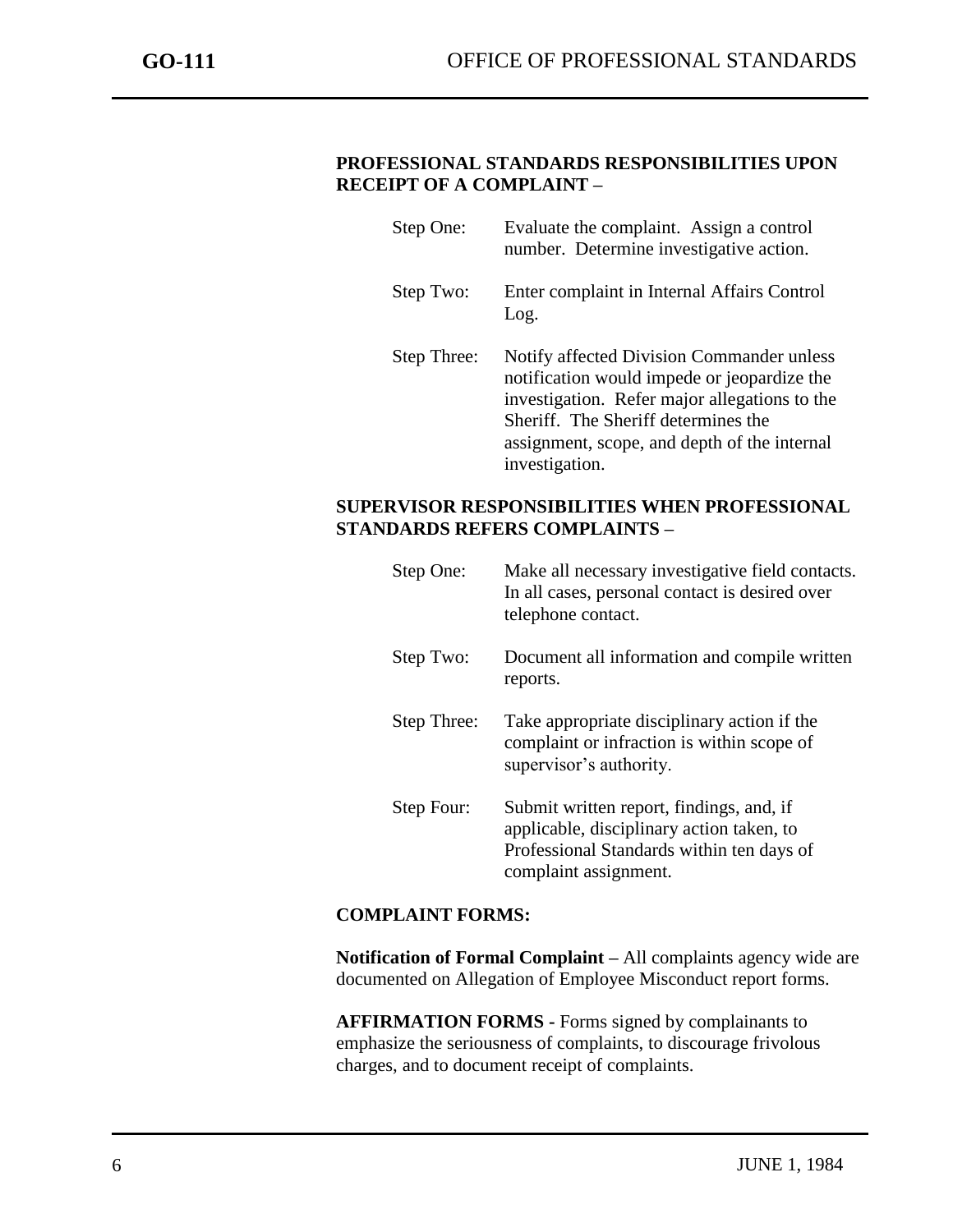### **PROFESSIONAL STANDARDS ROLE IN COMPLAINT PROCESS -**

- Serve as the central repository for all internal complaint investigations.
- Serves as the primary investigating unit in matters of criminal conduct by employees. This does not preclude the temporary assignment of personnel from another division to augment Professional Standards personnel, depending on the nature or complexity of the investigation.
- Maintains liaison with the Solicitor's Office in all investigations involving alleged criminal conduct.
- Conducts a joint review with the Solicitor's Office prior to the dismissal of any criminal allegations against employees.
- Complete internal investigations within thirty days. Exceptions to the thirty day time limit granted only by the Sheriff when extenuating circumstances exist.
- Submit weekly status reports to the Sheriff on lengthy investigations.

#### **ROLE OF THE PROFESSIONAL STANDARDS COMMANDER IN THE COMPLAINT PROCESS –**

Serves as the Internal Affairs Officer and reports results of internal investigations directly to the Sheriff.

# **ROLE OF INVESTIGATING SUPERVISORS IN THE COMPLAINT PROCESS** –

- 1. Responds to complainants by letter, in person, or by telephone.
- 2. Limits response to the specific charge, the agency's response to the charge, and disposition of the investigation, if final disposition is determined.

**NOTE -** If a complaint has resulted in an Internal Affairs investigation, the Office of Professional Standards responds in writing to the complainant.

# **EMPLOYEE NOTIFICATION OF COMPLAINT**

**INVESTIGATIONS -** To ensure employee morale, employees under complaint investigation are informed of complaints, unless doing so could jeopardize the investigation. In all cases employees are informed of the results of investigations. Employees receive a written statement of the allegations, their rights and their responsibilities relative to the investigation as soon as practical.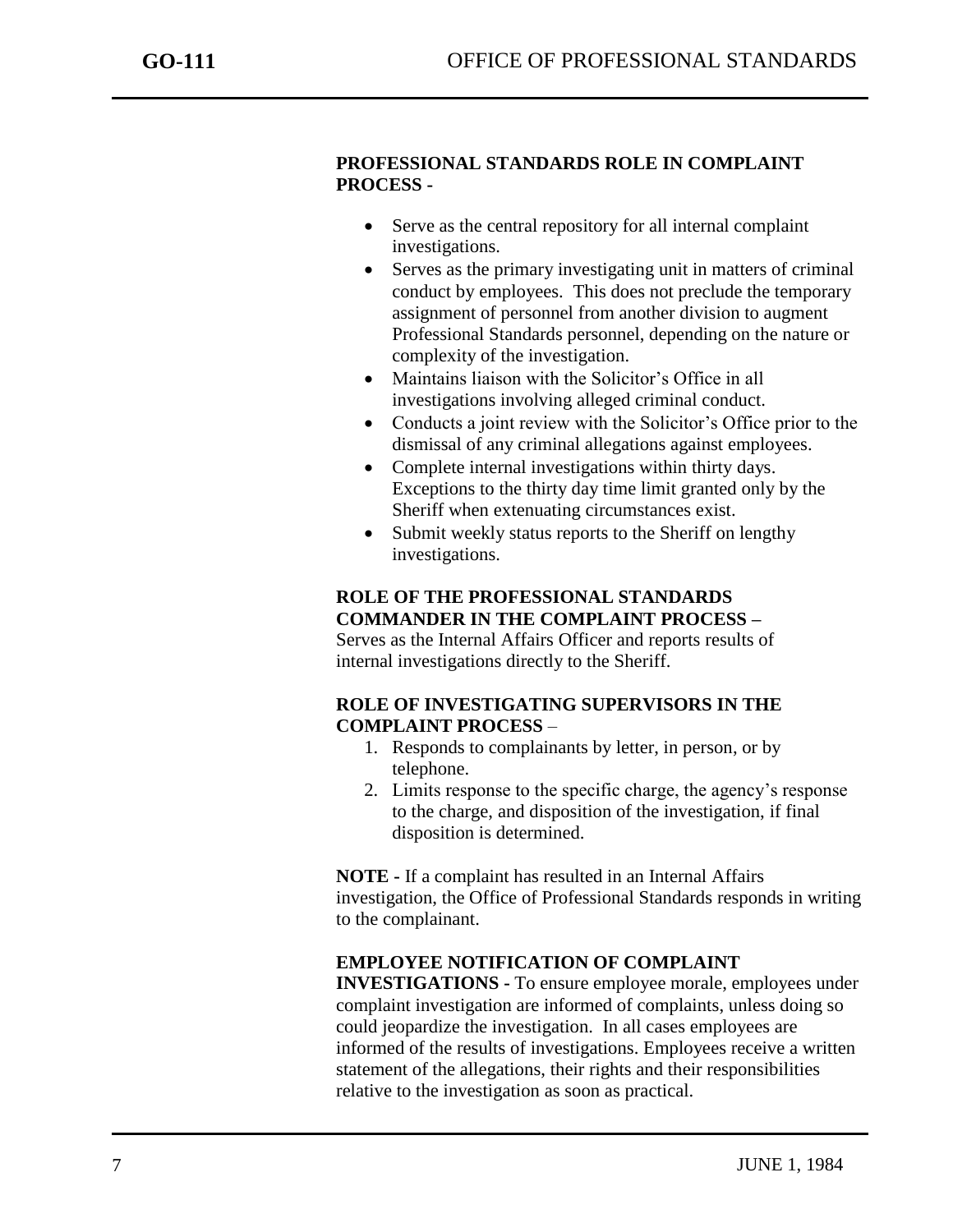**EMPLOYEE / COMPLAINANT INTERVIEWS–** To ensure the accuracy of the complaint investigation process, employee and complainant interviews may be videotaped.

**RELIEF FROM DUTY** – Any employee involved in a response to aggression or collision, while operating a county vehicle, that results in serious injury or death will be removed from a line of duty assignment pending administrative review by the Sheriff.

Additionally, if it is in the best interest of the agency and the public, employees can be relieved from duty pending the outcome of an investigation involving allegations of serious misconduct or criminal conduct. Relief from duty is also used in cases where the officer's physical or psychological fitness is impaired. Relief from duty involves transfer from field duties to administrative duties, placement on leave, or suspension without pay.

#### **INSTRUMENTS FOR THE DETECTION OF DECEPTION -**

Deception testing of employees is frequently required during internal affairs investigations. Before proceeding further with complaints where there is no supporting evidence and the investigation hinges solely on the statement of the complainant, the complainant is requested to take deception tests.

**EVIDENCE GATHERING -** Employees can be required to submit to additional evidence gathering tests when the examinations are specifically directed and materially related to a particular type of internal affairs investigation, such as an allegation of drug use or a witnessed act of misconduct or criminal activity:

- Employee medical or laboratory examinations conducted at Sheriff's Office expense.
- Employee file photographs or current photographs. Employee financial disclosure statements.
- Employee participation in a line-up.

**INTERNAL AFFAIRS RECORDS –** Professional Standards maintains permanent files of all records pertaining to internal affairs investigations. Digital records are kept secured in the OPS folder on V-connect with authorized access only. Hard copies are kept in a locked filing cabinet within the OPS office which has controlled access.

**ACADEMY MISCONDUCT REPORT FORM -** When a sworn employee is the subject of an investigation for misconduct and the allegation is determined to be valid, a Misconduct Report Form is